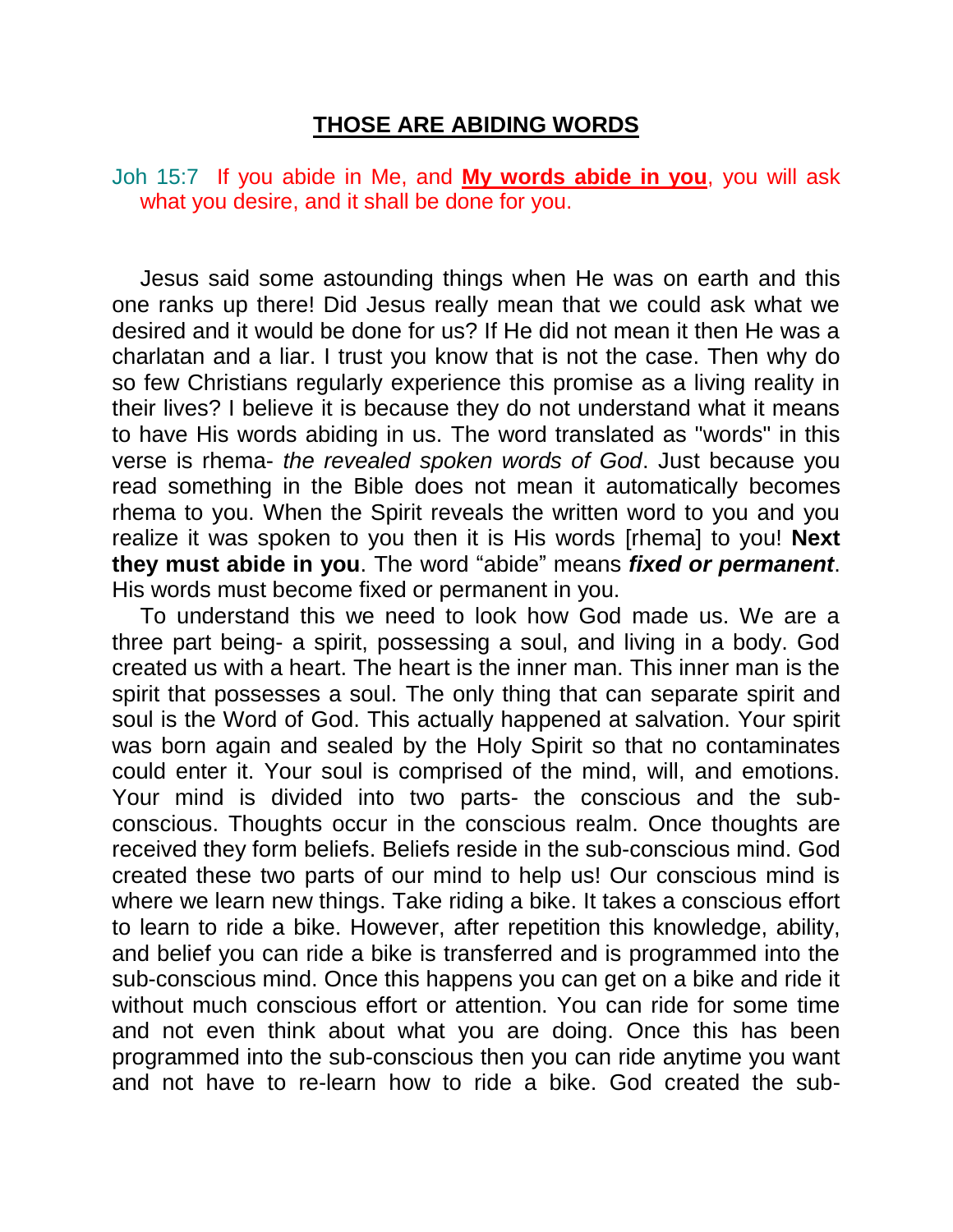conscious mind so that you would not have to continually be re-learning everything! Is that not nice of Him! Most of what we do during a given day is done from the sub-conscious mind from getting ready in the morning to driving to work. Anything that we repeatedly say and do is transferred and programmed into the sub-conscious. Our sub-conscious is what makes our knowledge and activities become fixed and permanent. Our sub-conscious is where we establish set points much like a cruise control in our car. We set our cruise control at a certain speed in our car and if we do not hit the gas or brake it will stay at a fixed rate of speed. If we speed up or slow down the speed control will bring us back to the set point. This is exactly what our sub-conscious does for us. If we have been repeatedly told we could not do something, then it will be programmed into our sub-conscious and that becomes our set point. Our belief has become that we can't do that. What we believe and speak is then released to make that happen. This is a spiritual law God has established from the beginning. It works positively and negatively. It works for believers and it works for unbelievers. It works all the time, every time- It is a law. What we believe in our heart- sub-conscious- and speak goes into motion to bring it about. You might by chance do well in the area you believe you can't succeed at and your sub-conscious belief will kick in and you will rationalize that you got lucky and you could not possible maintain that! Once you maintain that belief then you will experience defeat even though you dearly wished to have success. The sub-conscious does not register wants or wishes. It only registers beliefs. It does not register what you would like, but **what and who you think you are now**. Jesus said that if His words become fixed in you then you could ask what you would and it would be done for you. Jesus was saying that His words had to become fixed beliefs and be programmed into your sub-conscious! How do you know what is in your sub-conscious? You can tell by what you say and do. You can tell by what you have in your life right now and by what you do not have!

Just hearing a sermon does not make it revelation knowledge to you nor does it make it fixed and permanent in you. Just sitting and hearing a sermon will not make it register into your sub-conscious. We live in an entertainment society. We like to sit down in front of a T.V. or movie screen and just watch and listen to what is said with no active participation with it. We have translated this over to our walk with the Lord. We go to church and just sit and listen like we are watching T.V.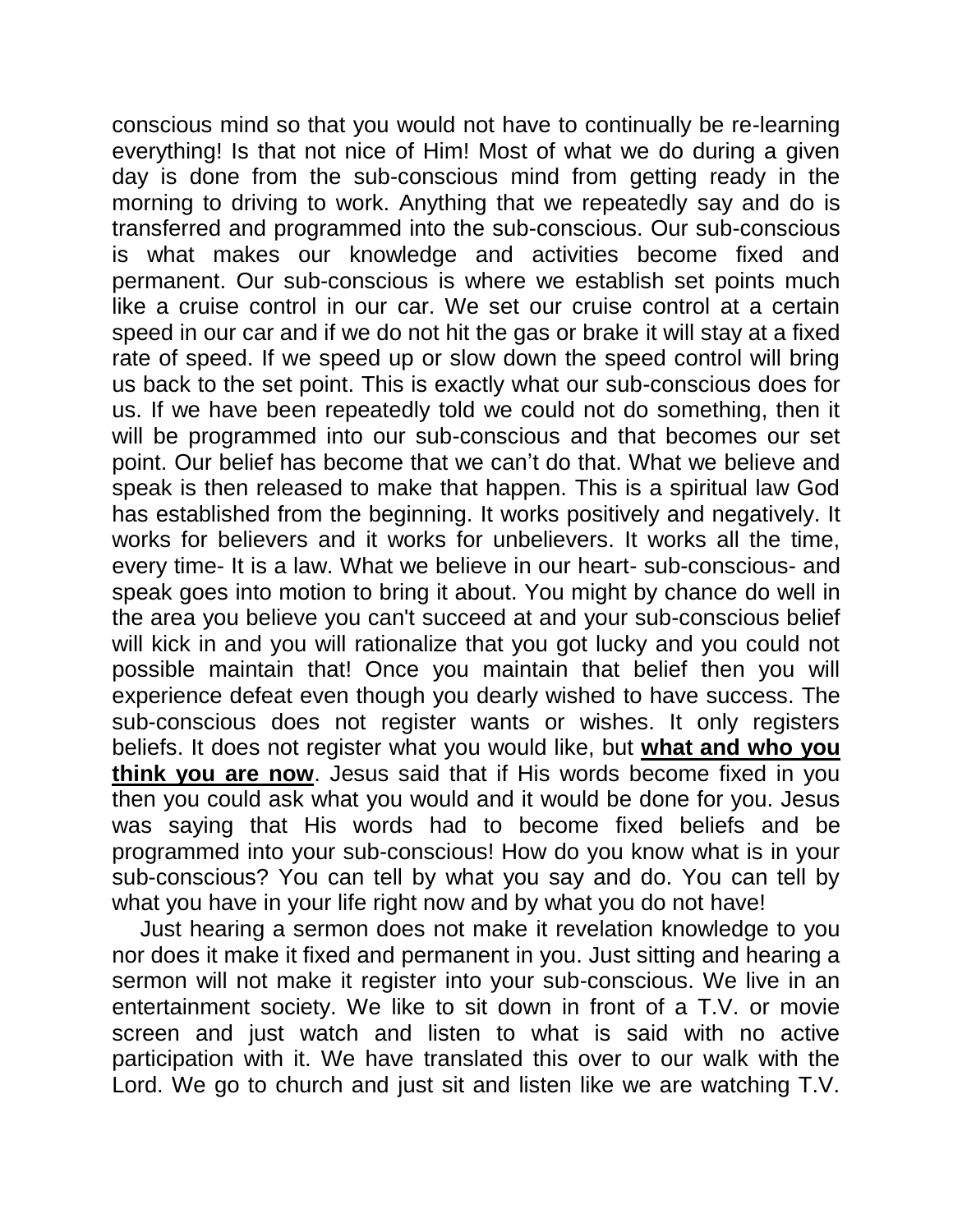show or a movie. We might say, "That was good!" or, "I did not like that." Then we forget it and move on. We think we have helped ourselves quite a bit by hearing the sermon, but in fact we did very little to help ourselves, if we just listened to it and do nothing else with it. Unless what we heard becomes incorporated into our heart and becomes fixed and permanent then we have not been bettered. We might have gained some head knowledge but our lives are not impacted by it to any great degree. Our lives instead are being driven by the pre-set beliefs we have already formed early on and that have already been established in our sub-conscious. If we do not take deliberate action to re-program our subconscious then our previous programming will continue to play out even if we do not like what it is producing and desperately want something different. Some can sit and hear about being righteous and nod their head and then find themselves struggling with sin all week. What they know in their head and what they are living out are two different things! Until what we know is programmed into our sub-conscious then we will continue to struggle and not know why. We are just living out our internal set points. That is why a woman can come from an abusive home and end up with an abusive husband even if she hated being abused. She has a set point in her sub-conscious of abuse and low self-worth and without realizing it she will attract the same scenario later in life! Even though she is miserable and desperately wants to change and have something different, she will continue to be held fast and be attracted to that same scenario until her set point changes.

Jesus died to give us life and that life more abundantly! Why do so many not experience abundant life? It is because of what is already fixed in their heart. Jesus said that if His words become fixed and permanent within them then they would ask what they desired and they would have it! What a life! Jesus died to give us this life and we can have it but we have a part to play in it. It will not automatically take place. We must believe. To believe means to take God's thoughts and repeatedly replay them over and over until they are put into the sub-conscious. Modern science research reveals that we incorporate into our sub-conscious about 10 percent of what we hear repeatedly. It has been shown that we incorporate into our sub-conscious about 50 percent of what we repeatedly hear along with picturing it. It further has been shown that we incorporate into our sub-conscious nearly 100% of what we repeatedly hear, see, and feel. If you will repeatedly hear something along with